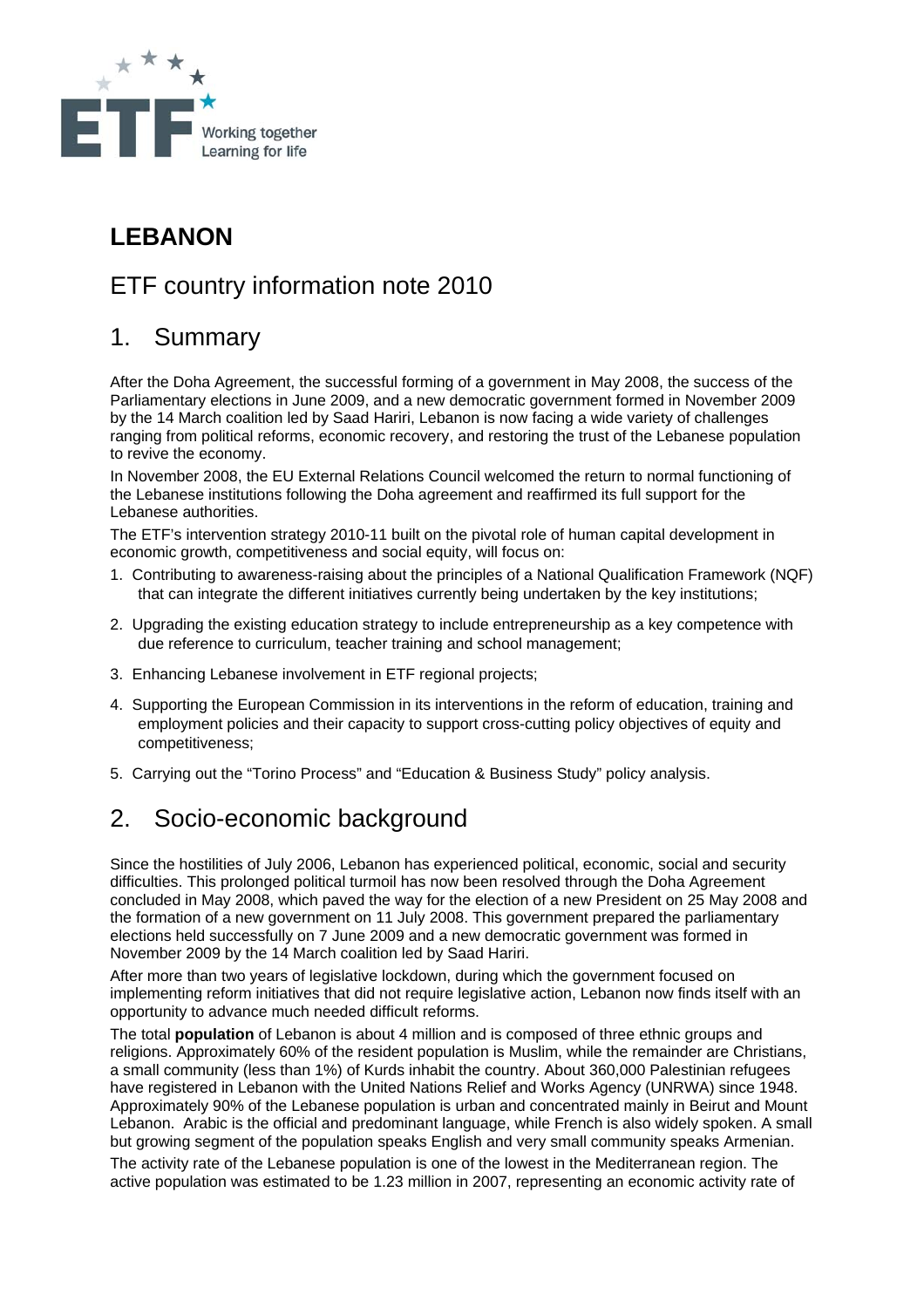43%. Several factors have been identified as contributing to this situation, namely, the low participation of women in the labour market, the fact that the contribution of declared work by women in rural areas is under-estimated, and the importance of the informal economy.

The high **unemployment** rate among young people and women in the majority of Lebanon's economic sectors is one of the striking features resulting from the slump of the last years. It should be one of the main economic concerns of the country over the coming years. While official figures are not considered entirely reliable, or merely non-existent in most sectors, the estimated unemployment rate is between 15 and 20% and concerns particularly the new labour market entrants. In 20071, the unemployment rate for the 15–24 age group accounts for 45% of the unemployed population, and most of these are first-time jobseekers. Non-educated individuals are least affected by unemployment (5%), and a large number of skilled Lebanese people seek and obtain employment abroad. This situation can be explained by an inability of the labour market to develop innovative strategies that would attract workers with intermediate qualifications.

High political instability and major security risks have led to a significant deterioration of the business environment, one of the most attractive in the region. The resilience of the Lebanese **economy** is largely based on the flexibility of its economic structure, made up almost exclusively of small and medium-sized companies, the strong entrepreneurial spirit of its population, and the solidity of its financial and banking sector. The economy is largely based on the service sector, which accounts for around 70% of GDP, while the share of industry and particularly of the manufacturing sector has been steadily declining. Manufacturing activities accounted for 11.4% of GDP in 2006. With a GDP of 4% in 2007, the Lebanese economy showed once again a strong resilience to political instability.

The most dynamic sectors for export are agriculture and industry. Tourism activities are being revived and a significant increase in the number of tourists is foreseen for 2009.

**Public-private consultation** involving business associations is fluctuating. Professional associations have traditionally been very strong and able to influence policy decisions and protect the interests of their members. Representatives from the private sector, such as the Chamber of Commerce, Industry and Agriculture (CCIAB) and the Association of Lebanese Industrialists (ALI), are invited to governmental meetings regarding sector-specific issues. Nevertheless, involvement of the private sector in Lebanon takes place on an ad hoc basis, and their capacity to influence decision-making is somewhat hampered by a lack of structure, limited resources, sectarianism and political differences.

## 3. Key policy issues and strategies in human capital development in the country

There are several challenges that the new Lebanese government will have to address in coming period. Major challenges are related to both the situation in the labour market and the decreasing quality of the public education system.

**Labour market:** High unemployment among young people, the low contribution of women to economic life, the large size of the informal sector, the influx of foreign workers into the country's labour market as well as Palestinian refugees and the large number of skilled Lebanese people seeking and obtaining employment abroad are the main features of the Lebanese labour market. While reconstruction investments and the rapid growth of the economy will increase employment opportunities to a certain extent, unemployment is still estimated to be between 15 and 20%. The unemployment rates for first-time job seekers are twice the national average. There is limited information on trends in employment by sector and branches. The limited capacity in the human and financial resources of the National Employment Office hamper its attempts to carry out regular labour market surveys and improve demand and supply through guidance and counselling, vocational qualifications and placement services. According the Robert Schuman Centre Advanced Studies<sup>2</sup>, of the total number of workers in Lebanon, 85.4% work for private sector companies and institutions; 64% work in the services sector.

**Enterprise policy and HCD:** Lebanon is fully involved in the implementation of the Euro-Med Charter for Enterprise. The assessment exercise led by the European Commission in collaboration with the ETF, OECD and EIB, revealed limited development on entrepreneurship education and training in

l

<sup>1</sup> MEDA-ETE data collection, based on household surveys

<sup>2</sup> Labour Market Performance and Migration Flows in Lebanon, Jad Chaaban, American University of Beirut, April 2009 (Robert Schuman Centre Advanced Studies)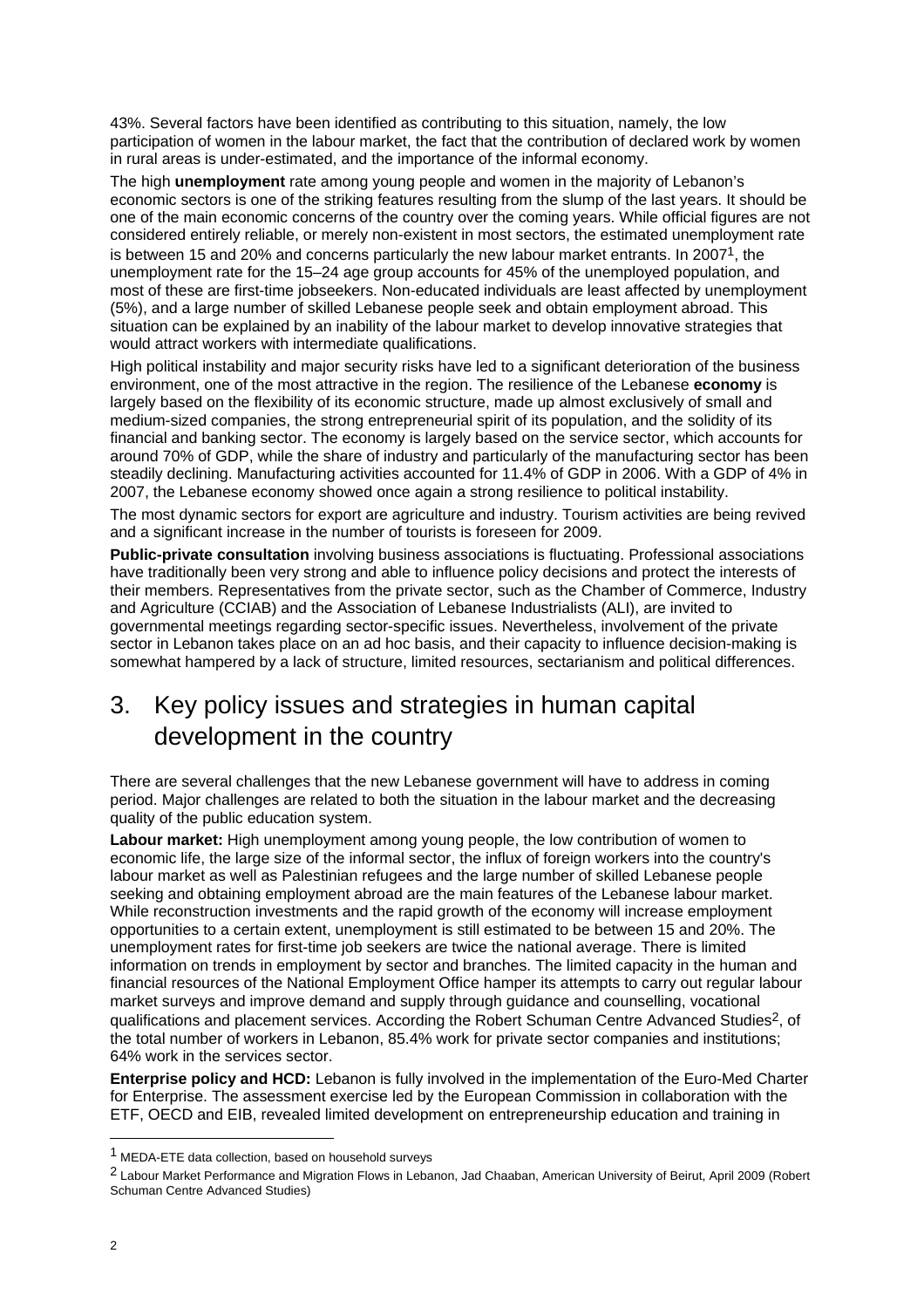terms of both policy and delivery in lower and upper secondary education. Another key feature of the assessment is the development of entrepreneurship as a key competence and a primary pillar of career guidance and counselling. The pilot experience of the MEDA regional project "Education and Training for Employment" through the work with INJAZ (previously Junior Achievement Lebanon) highlights the necessity to consider entrepreneurship as a realistic career option and paved the way for Lebanon to introduce entrepreneurship as a core feature of the learning system.

In terms of skilled manpower within the enterprise environment, Lebanon stands out in its efforts to promote trade skills for enterprises and particularly management development for expanding businesses. However, a concerted effort is required to build baseline data on enterprise training needs and training take-up. This will be important in determining the effectiveness particularly of start-up training where significant public funds are allocated, and where policy adjustments and more efficient resource allocation could be deployed.

SLFI, the Lebanese food industry union is one of the most active professional associations. It launched the first private/public partnership in vocational education and training sector by supervising the Qab Ilias agro-food school in the fertile Bekaa valley. This initiative was supported by the EU and the ETF.

**Education system**: Before the civil war, Lebanon had one of the best education systems in the region, with one of the highest levels of literacy among Lebanese aged 15 and over. The civil war destroyed the education system, many schools were closed, international teachers and lecturers left. Lebanon saw the creation of an alternative, private education sector. Even with the end of hostilities with Israel in 2007, the situation continued to deteriorate, as many schools were damaged or served as shelters for displaced people. Access to education is also limited due to inequities in personal wealth. Enrolment in universities (both public and private) dropped significantly. Education reform is a major challenge, especially in terms of training graduates in skills currently needed by the labour market. Initial steps have been taken to prepare a strategic plan for the primary and secondary sectors, as well as for vocational education and training (VET). However, many significant challenges are still to be addressed, such as: developing institutional capacity at all levels (Ministry of Education, Directorate General for Vocational Education and Training, vocational training institutions); enhancing the role of social partners in the steering, management and delivery of the VET system, creating a clear framework for lifelong learning etc.

The National Education Strategy completed in 2008, outlines a reform of the education system. Among the main priorities are: a) the prevention and reduction of dropouts and repetitions in school, and b) the promotion of citizenship education.

 A Secretariat for education development was created in January 2009 at central level to control and follow up all reform programmes and projects. At present, most staff is still to be hired and trained. At the regional level, planning and management capacities and intra-sectoral communication are insufficient and need to be strengthened. The same is true about several key directorates at the central level:

- The Centre for Education Research and Development (CERD) which is officially in charge of planning and data collection, research and elaboration of education plans;
- The 'Direction de l'Orientation Pédagogique et Scolaire' (DOPS), responsible for overseeing and counselling in pedagogy at the school level; and
- The Directorate for the Private Sector (DPS), responsible for harmonising school rules and practices between private and public education.
- The Directorate for Technical and Vocational Education (DGTVE) responsible for the food industry pilot project on public/private partnership supported by the EC Delegation since 2007.

The National Indicative Programme (NIP) 2011-13 for Lebanon (draft concept note) foresees the allocation of 50% to 60% of the 2011-13 bilateral envelope for the implementation of the social and economic component of the Action Plan (46% were allocated to support this priority in the previous NIP). Addressing strategic (medium and long-term) planning capacities and better coordination, policy development, and public finance management will allow the European Commission to better target reform needs via sector and/or budget support in 2011-13. The support could be for:

 policies to stimulate growth, increase the competitiveness of the Lebanese economy and promote innovation: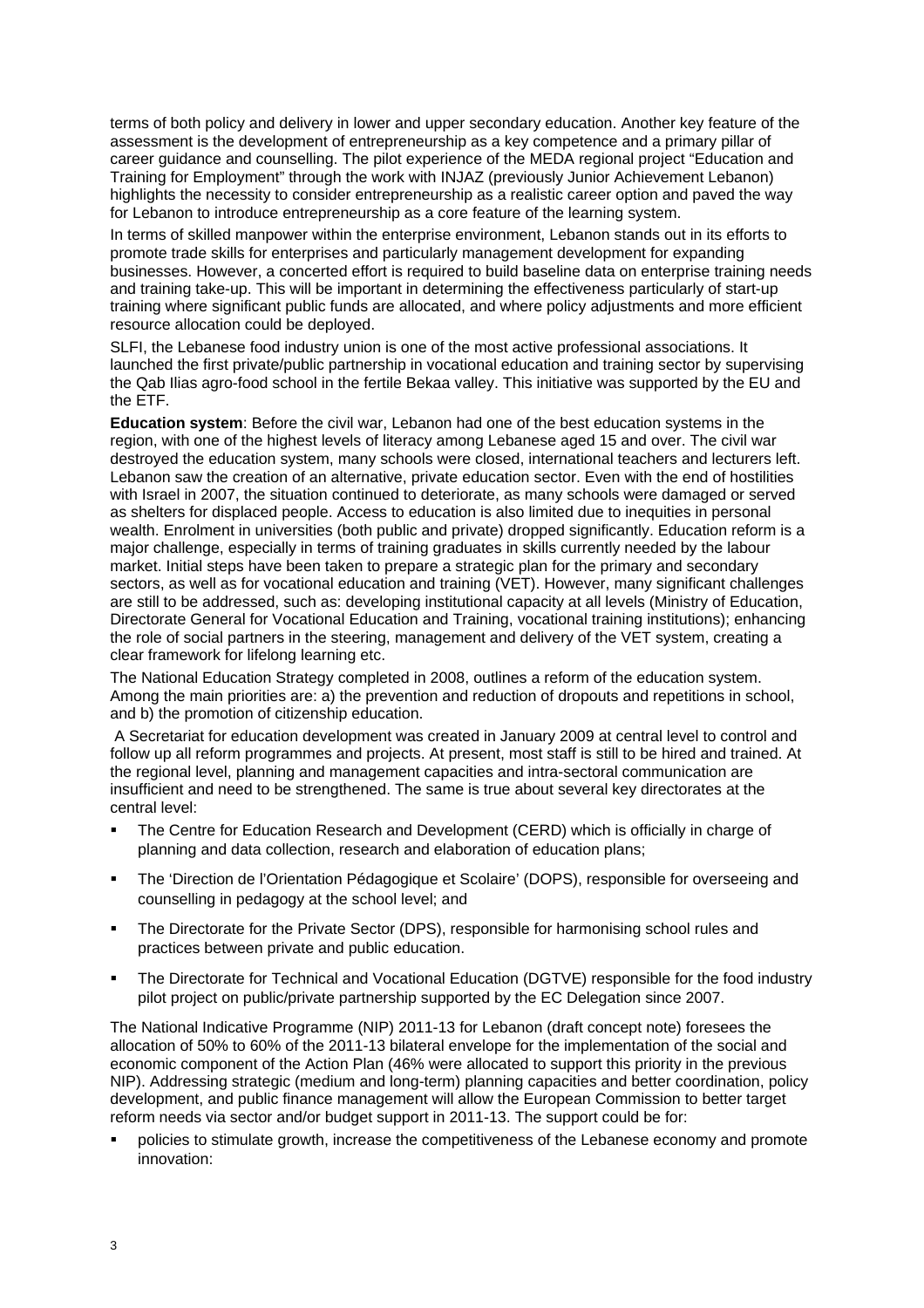• the reform of education and research policy (including vocational training).

## 4. EU and other donor interventions in the country

Lebanon is one of the main Mediterranean beneficiaries of EU assistance. The EU through its various instruments is Lebanon's leading donor. The main goal the partnership between the EU and Lebanon is to promote the country's development as a democratic, politically open and economically strong neighbour. Today the legal basis is set out in the EU-Lebanon Association Agreement, which was adopted in 2002 and entered into force on 1 April 2006. The EU-Lebanon Action Plan (January 2007) gave a new impetus to bilateral relations in the framework of the European Neighbourhood Policy (ENP). Based on respect of democratic principles and fundamental human rights, both documents, provide a framework for political dialogue, co-operation in economic policy as well as close cooperation in the social field and better cultural understanding.

A Lebanon Country Strategy Paper 2007-13 and a National Indicative Programme 2007-10 have been adopted by the EU and the Lebanese Government to define the priorities for assistance. The assistance provided was refocused after the 34-day military conflict to provide support to the government and society for national reform and reconstruction. In July 2008, the European Commission announced a total of  $642$  million in assistance to Lebanon under the ENPI for that year<sup>3</sup>. Core sectors for this assistance include the development of the private sector, local development in northern Lebanon and the modernisation of the justice system.

The World Bank is a major donor in the education sector. In the late 1990s two loans of USD 56 million and USD 63 million were negotiated to fund general education and VET respectively. The World Bank is currently carrying out an important project (USD 44 million) aiming at the reform of the overall education system and building up a new strategy following in line with a SWAP approach. The SWAP, which was initially planned for a launch in January 2009 for general education and the second half of that year for vocational training and higher education, has had to be postponed to 2011 due to a number of unfulfilled eligibility criteria. In the framework of the new education strategy, a secretariat attached to the four existing directorates of Ministry of Education and Higher Education has been set up and supported not only by the government but also by different donors.

Since 1996, GTZ (the German Technical Cooperation Agency) has supported the introduction of a three-year dual vocational education programme in cooperation with the Department for Technical and Vocational Education. In addition to the dual training project, GTZ is launching a new project on the promotion of vocational education and training integrating SME development in Lebanon. The idea behind the project is to improve the employment of qualified staff in the SME sector by promoting trades and qualifications and in-company training. The budget allocated to the project is €6.5 million from April 2007 to March 2010. GTZ is working with the Ministry of Education and Higher Education as well as the four chambers of industry and agriculture in Lebanon.

The local coordination with Member States takes place through regular and thematic meetings chaired by the Delegation. The EC also maintains a dialogue with the World Bank and other donors (AFD, UN Agencies - UNDP, UNESCO). In the framework of the education SWAP, strengthened sector donor coordination is one of the main functions of the newly created secretariat.

## 5. ETF intervention strategy 2009-11

Given the current situation and the key policy challenges in human capital development in Lebanon, it has become clear that the current positive political situation presents an opportunity to advance much needed difficult reforms. It is also clear that the quality of education and training needs to be substantially improved to tackle the high unemployment rate among young people and that the private sector should play a more active role both in supply of education and training and linking with the labour market.

The ETF's intervention strategy in Lebanon is based on this analysis and focuses on four core themes, in which the ETF will address the quality of education and training, employability and the involvement of social partners in terms of capacity building as well as the establishment of partnerships and pathways between the different education sub-sectors and the labour market

l

<sup>3</sup> The overall volume of EU assistance to Lebanon for the period 2007-10 will be €187 million.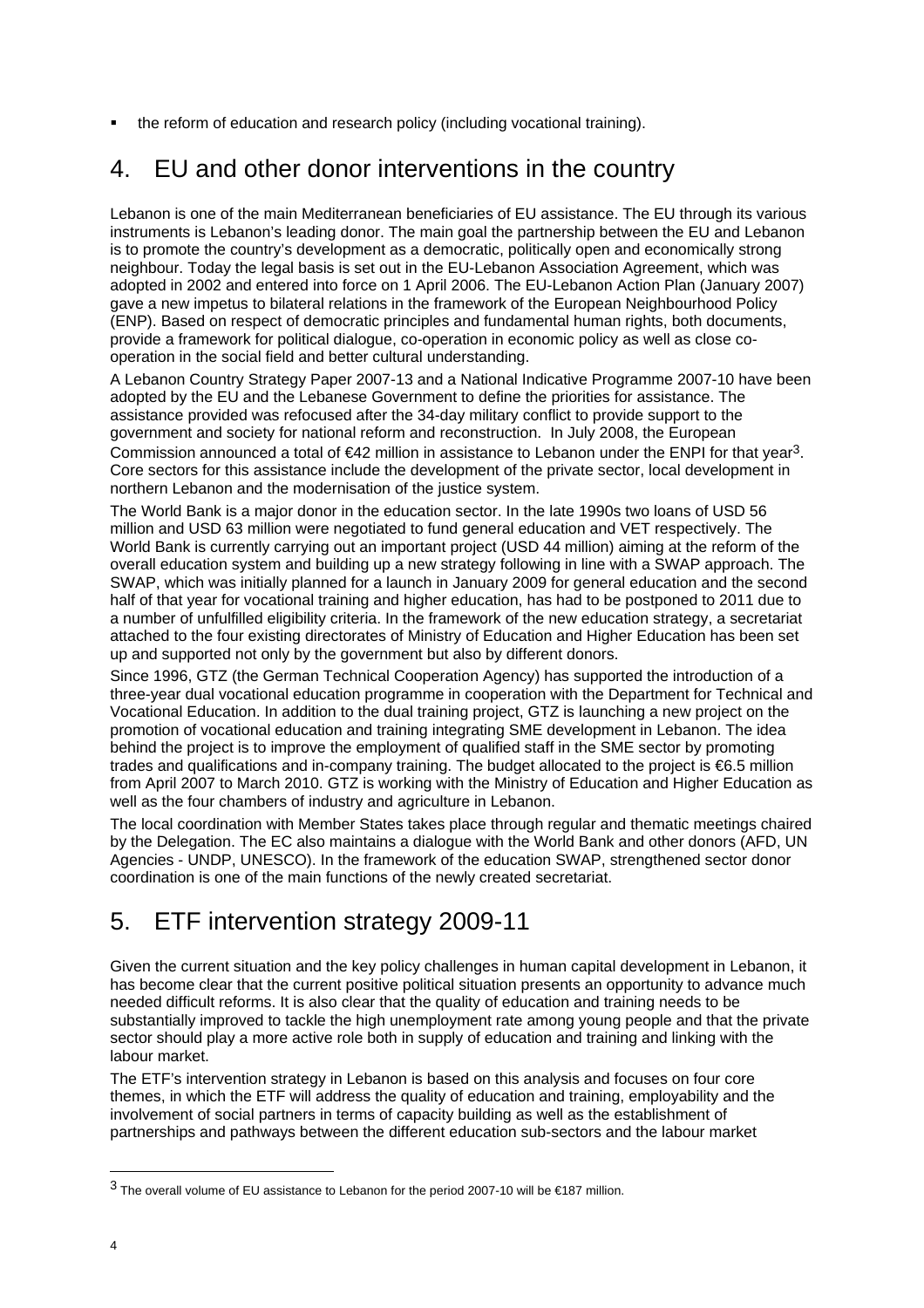(entrepreneurial learning, national qualification framework projects and e-learning) and analysis and evidence-based policy making (the Torino process and Education and Business study).

This strategy is based on the guidelines set out in the ETF's Mid-term Perspective for 2010-13, which are mirrored in the 2010 Work Programme and build on the achievement of the objectives set by the EU in its support to the country taking into account the major challenges identified above. In 2010, it will focus on the following:

- Contributing to awareness-raising and the design of a National Qualifications Framework that can integrate the different initiatives currently being undertaken by the key institutions;
- Upgrading the existing education strategy to include entrepreneurship as a key competence with due reference to curriculum, teacher training and school management;
- Enhancing Lebanese involvement in ETF regional projects;
- Implementing the "Torino Process" and "Education & Business Study" policy analysis.

The ETF mid-term strategy in Lebanon will build on 2009 activities and be fine-tuned and adapted to the priorities set up by the European Union through support to requests for the reform of education, training and employment policies.

#### **1. Contributing to awareness-raising about a national qualifications framework that can integrate the different initiatives currently being undertaken by the key institutions**

This intervention will focus on the following ETF core themes and functions:

- Labour market needs and employability (core theme B)
- Support to partner countries capacity building (ETF function 2)

In order to support Lebanese efforts to develop its human capital through the modernisation of the education sector as a whole with the participation of private sector and social partners, the ETF has been requested by the Ministry of Education and Higher Education to contribute to the design and establishment of a national qualifications framework that can integrate the different initiatives currently being undertaken by the key institutions in the framework of the newly agreed strategy. A major challenge for the education system in Lebanon is to ensure further pathways between general education and technical and vocational education and make vocational training and public education in general more attractive. There is now an understanding and an interest for a national qualifications framework as a tool to support strategic human resources development.

The objectives assigned to this project (long and short-term) will focus on awareness-raising about a national qualifications framework in Lebanon, and, on the basis of the progress made by the different stakeholders, support to the identified lead institution in its implementation. In close collaboration with the different stakeholders, ETF support will focus on the development of a national vision on the NQF and the drafting of an agreed action plan to be implemented in a selected sector.

This project is co-financed by the Italian Government through the Italian Trust Fund and will cover the period 2010-12.

#### **2. Upgrading the existing education strategy to include entrepreneurship as a key competence with reference to curricula, teacher training and school management**

This intervention will focus on the following ETF core themes and functions:

- Enterprises and human capital development: education and business partnerships (core theme C)
- Support to partner country capacity building (ETF function 2)

In the context of the new education strategy and based on previous work carried out by the ETF in the framework of the MEDA-ETE project and the Euro-Mediterranean Charter for Enterprise, the ETF has ensured a follow up in 2009 by supporting the Guidance and Counselling Directorate to develop entrepreneurship as a primary pillar of career guidance. The ETF has extended the training for career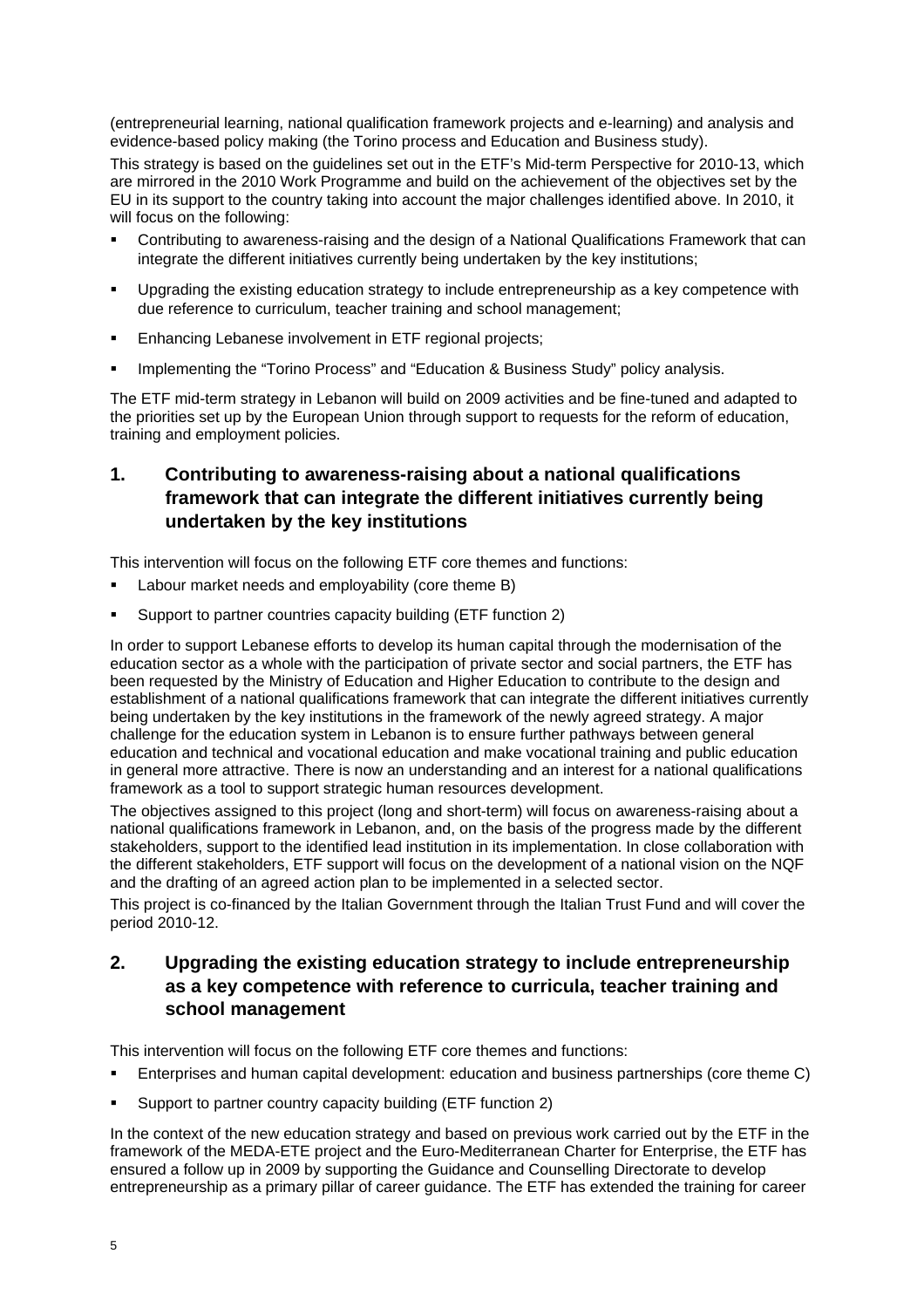guidance counsellors on entrepreneurship (the 15 existing counsellors and others to be recruited), updating the training programmes and organising workshops on good practice, methodologies and new instruments for career guidance. Although still in an early phase of development, this innovative practice is clearly an area for policy learning by other countries in the Euro-Mediterranean region and beyond. This activity has paved the way for the introduction of entrepreneurship as a key competence in all levels and forms of the education system in a lifelong learning perspective.

In 2010, the ETF envisages using the newly established education strategy to include entrepreneurship as a key competence with reference to curricula, teacher training and school management. ETF support will focus on understanding the development of the concept and potential of entrepreneurship and how entrepreneurship (and related methods and activities) as a key competence, can bring more dynamism and innovation to different courses. A pilot implementation scheme in selected levels of general education will be developed through the revision of curricula, teacher training and school management:

#### **3. Enhancing Lebanese involvement in ETF regional projects**

Lebanon will pursue its participation to ETF regional projects notably:

a) The Euro-Mediterranean Enterprise Charter:

This intervention will focus on the following ETF core themes and functions:

- Enterprises and human capital development: education and business partnerships (core theme C)
- Input to Commission sector programming and project cycle (including an analysis of effectiveness at the request of the European Commission) (ETF function 1)
- Policy analysis (ETF function 3)

Lebanon participated actively, through its charter coordinator and national experts, in the establishment of the first generation of indicators in September 2007 for the early education system and another set of indicators for higher education in November 2008. In the first semester of 2008 Lebanon, along with all the other countries participating in the Euro-Mediterranean Enterprise Charter, undertook a self and independent assessment using the 80 indicators covering the 10 reform policy areas and the modernisation of the SME environment. This will allow cross-country comparisons to be made.

In 2010 Lebanon will join the cross regional pilot project initiated in 2009 with six countries (three Neighbourhood and three Enlargement countries) in higher education and has already identified the American University of Beirut (AUB) to be audited in 2010 (self assessment and peer review) using the new set of indicators elaborated in November 2008 by the 16 Western Balkans and Southern Mediterranean partner countries. In April 2010 a national expert will participate in a study visit and training sessions on the assessment and peer review process to be organised in Belfast in December 2010. Lebanon will participate in the dissemination event, which will be organised for the participating countries to share the final results of the assessment exercises in 2009 and 2010 and discuss possible adjustments to the higher education indicators.

b) Follow-up of e-learning regional project:

This intervention will focus on the following ETF core themes and functions:

- Vocational education and training system development and provision in a lifelong learning perspective (core theme A)
- Support to partner country capacity building (ETF function 2)

Due to the political and security situation in 2006/07, Lebanon has not been able to participate, with the other countries, in the elaboration of the modules or the capacity building provided in the framework of the e-learning component of the MEDA-ETE programme. In July 2009, the Minister confirmed the Ministry of Education and Higher Education's interest in benefitting from the courses elaborated with the other countries and the methodology to use them. The Ministry selected 15 vocational trainers in October 2009 and a first training session was organised on 3 and 4 November 2009. Other training sessions are being discussed with the Ministry to be organised before March 2010. Sustainability may be ensured by the three e-learning experts who have participated in the training sessions and who can extend the methodology to other trainers in Lebanon.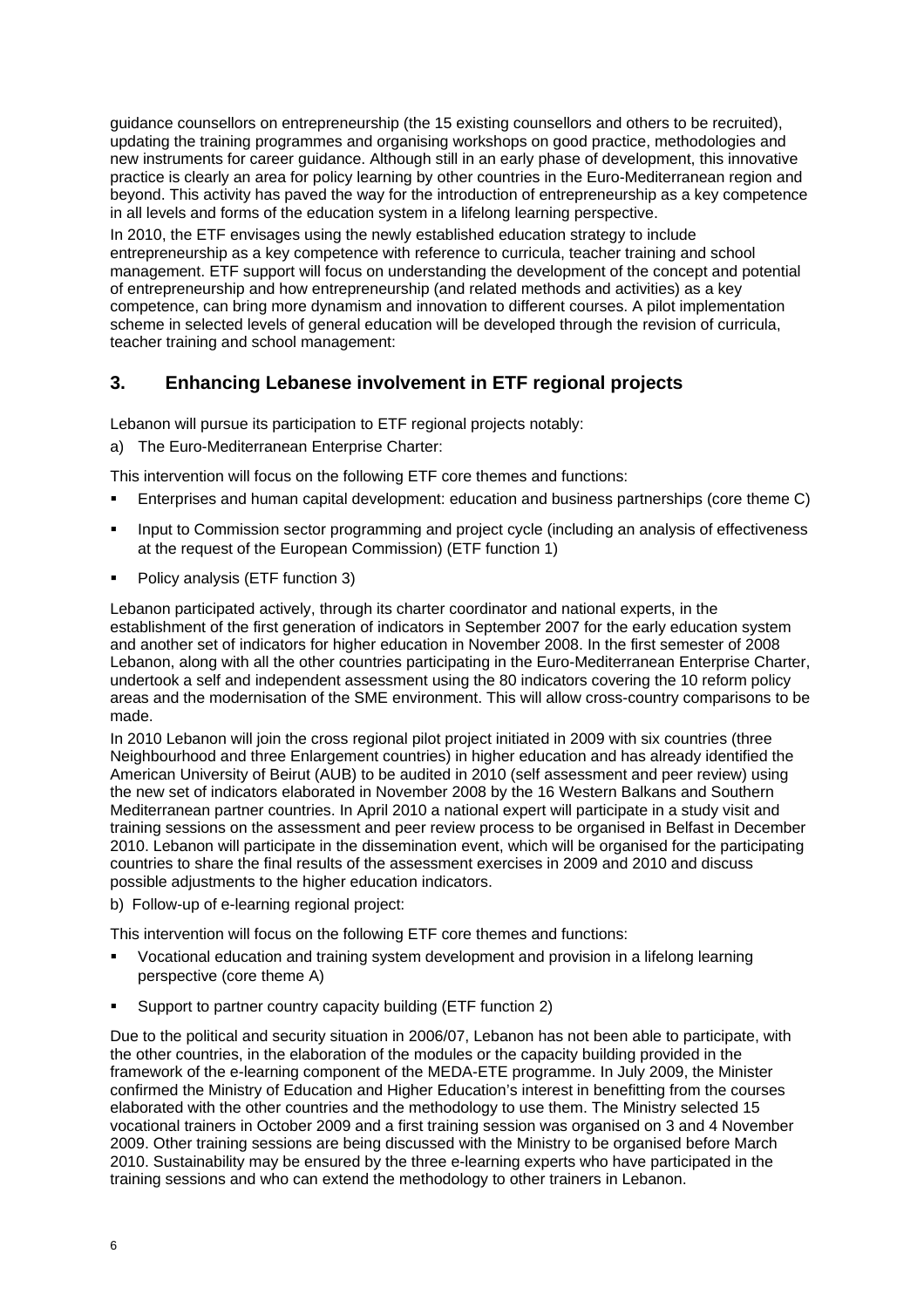#### **4. The "Torino Process" and "Education & Business Study" policy analysis**

This intervention will focus on the following ETF core themes and functions:

- Vocational education and training system development and provision in a lifelong learning perspective (core theme A)
- Policy analysis (ETF function 3)

As part of its mid-term support strategy 2010-13, the ETF is launching a cycle of reviews of vocational education and training (VET) policies and systems, to be carried out every two years in all its partner countries and territories.

Called the Torino process, this exercise aims to analyse the internal efficiency of VET systems and the contributions of VET policies and systems to each partner country's broader policy objectives of sustainable economic and social development. Policymakers will be able to use the evidence gathered to assess future policy options.

The process will be facilitated by the ETF through a participative methodology and sets out to collect and analyse evidence on key policy objectives, trends, constraints and challenges as well as to highlight and disseminate examples of good practice. In the long-term, the process should become a guided self-assessment exercise for monitoring VET policies. The core analytical structure has been designed with flexibility in mind so that it can be adapted to the specific context and need of each partner country.

Based on the findings of the review, the ETF will discuss possible future VET policy support initiatives involving Lebanon. The findings will also be a reference for the ETF when it is requested by the European Commission to provide input to EU external assistance programmes.

In 2010, an in-depth review on cooperation between education and business will be prepared as a first study under the Torino Process. This study will map the policies, mechanisms and processes developed in partner countries, which support or constrain cooperation between education (professionally-oriented higher education and VET) and the economic world.

#### **References**

- ENPI; Country Strategy Paper 2007-13 and National Indicative Programme 2007-10
- National Education Strategy in Lebanon; Strategic Plan Document; December 2006
- Bank Audi; Lebanon Economic Report, 2nd Quarter 2008
- Lebanon Country study N° 13, International Poverty Centre, January 2008
- Report on the implementation of the Euro-Med Charter for Enterprise 2008 enterprise policy assessment EC, OECD, ETF Oct 2008
- Jad Chaaban, *Labour Markets Performance and Migration Flows in Lebanon*, American University of Beirut, April 2009 (Robert Schuman Centre Advanced Studies)
- National Indicative Programme 2011-13 for Lebanon (Draft concept note)
- The Lebanese Economy in 2008-09, Chamber of Commerce, Industry and Agriculture of Beirut and Mount Lebanon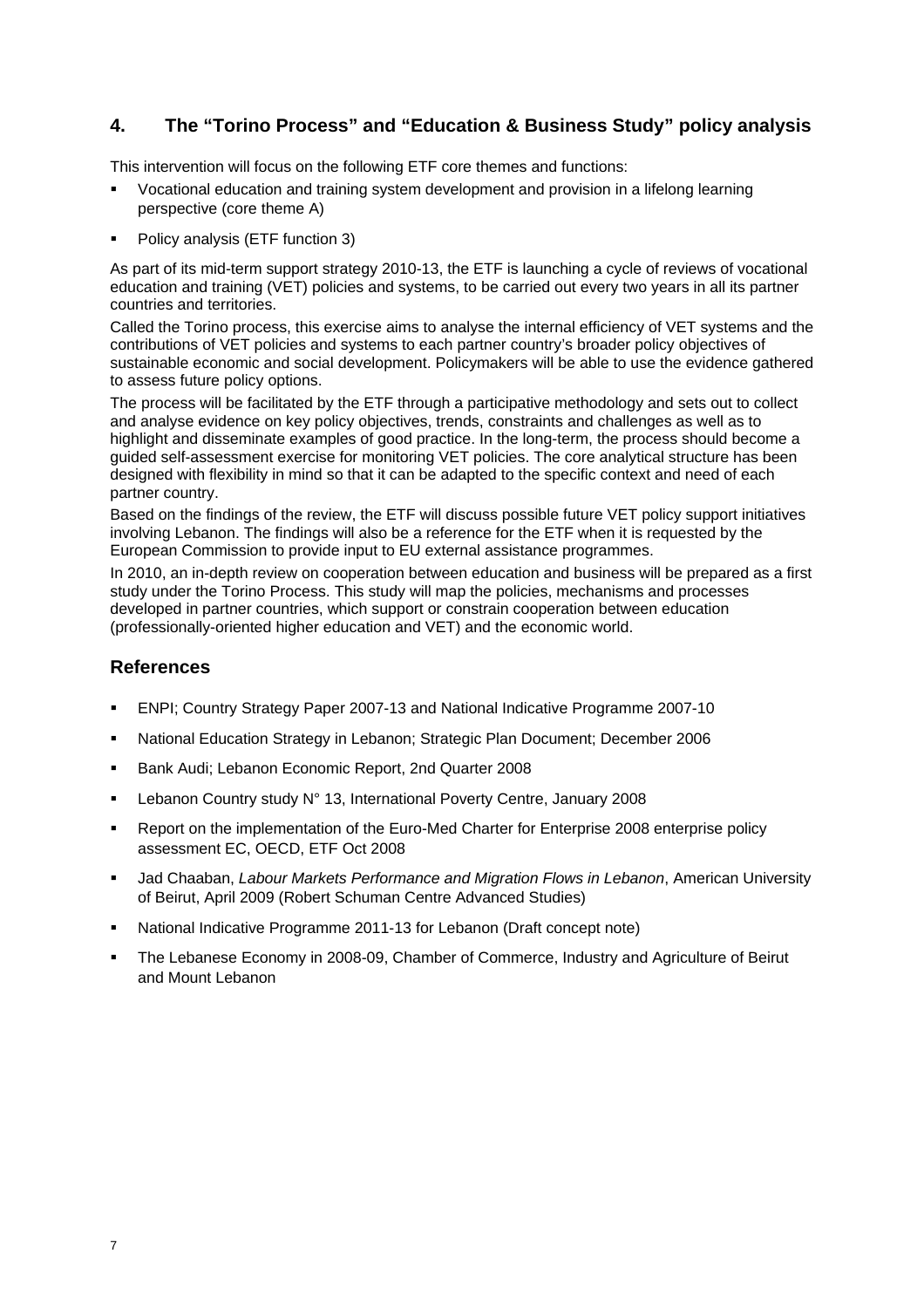# Summary table 2010

| <b>Intervention</b>                                                                                                                                                                                                                | Themes and<br>functions          | <b>Expected results</b>                                                                                                                                                                                                                                            | <b>Activities</b>                                                                                                                                                                                                                                                                                                                                                                                                                                                                                                                                                                                                                                                                                                                                                                                                                                                                                                                                                                                                                                                                                                                                                                                                                                                                                                                                                                                                     | <b>Project Outputs</b>                                                                                                                                                                                                                                                                                                                                                                                                  | <b>Duration</b> |
|------------------------------------------------------------------------------------------------------------------------------------------------------------------------------------------------------------------------------------|----------------------------------|--------------------------------------------------------------------------------------------------------------------------------------------------------------------------------------------------------------------------------------------------------------------|-----------------------------------------------------------------------------------------------------------------------------------------------------------------------------------------------------------------------------------------------------------------------------------------------------------------------------------------------------------------------------------------------------------------------------------------------------------------------------------------------------------------------------------------------------------------------------------------------------------------------------------------------------------------------------------------------------------------------------------------------------------------------------------------------------------------------------------------------------------------------------------------------------------------------------------------------------------------------------------------------------------------------------------------------------------------------------------------------------------------------------------------------------------------------------------------------------------------------------------------------------------------------------------------------------------------------------------------------------------------------------------------------------------------------|-------------------------------------------------------------------------------------------------------------------------------------------------------------------------------------------------------------------------------------------------------------------------------------------------------------------------------------------------------------------------------------------------------------------------|-----------------|
| Contributing to the awareness-<br>raising and to the design of a<br><b>National Qualification</b><br>Framework in Lebanon that can<br>integrate the different initiatives<br>currently being undertaken by<br>the key institutions | Theme A<br>Theme B<br>Function 2 | R1: Institutional capacities<br>to formulate a<br>comprehensive<br>qualifications framework<br>are developed<br>R2: The main components<br>of the Lebanese National<br>qualifications framework<br>are defined and agreed<br>upon by all relevant<br>stakeholders. | 1.1: Set the role and functions of a national qualifications<br>framework coordination committee (NQF-CC) by the end of<br>the first quarter 2010<br>1.2: To carry out two annual workshops to build a common<br>understanding on the main features of a NQF, and identify<br>the added value of an NOF for Lebanon<br>1.3: To organise a study visit to build a common<br>understanding on the main features of a NQF, and identify<br>the added value of an NOF for Lebanon<br>1.4: Facilitate two meetings of the NQF CC to identify and<br>analyse the current processes leading to qualifications<br>development and validation<br>2.1: To draft the mapping of existing qualifications in<br>Lebanon, including legal and institutional arrangements<br>dealing with qualifications system<br>2.2: To facilitate two meetings of the QF CC aiming at<br>identifying the main components of the future NQF such as<br>the grid of levels and descriptors, quality assurance and<br>governance of the Lebanese National Qualification<br>Framework<br>2.3: Carry-out a pilot test on one selected economic sector,<br>through involvement of main stakeholders in a national<br>workshop.<br>2.4: Facilitate 2 meeting of the NQF CC to draft the proposal<br>of the Lebanese National Qualification Framework for<br>approval by Lebanese authorities<br>2.5 Organise a dissemination seminar by the end of 2012 | Function 2 (Capacity Building)<br>Structured dialogue with<br>Partner Country stakeholders<br>- Establishment of NOF<br>Coordination committee + 3<br>workshops<br>Peer Learning - Study visit for<br>the NQF Coordination<br>Committee<br>Function 3 (Policy analysis)<br>mapping of existing<br>qualifications in Lebanon,<br>including legal and institutional<br>arrangements dealing with<br>qualifications system | All 2010        |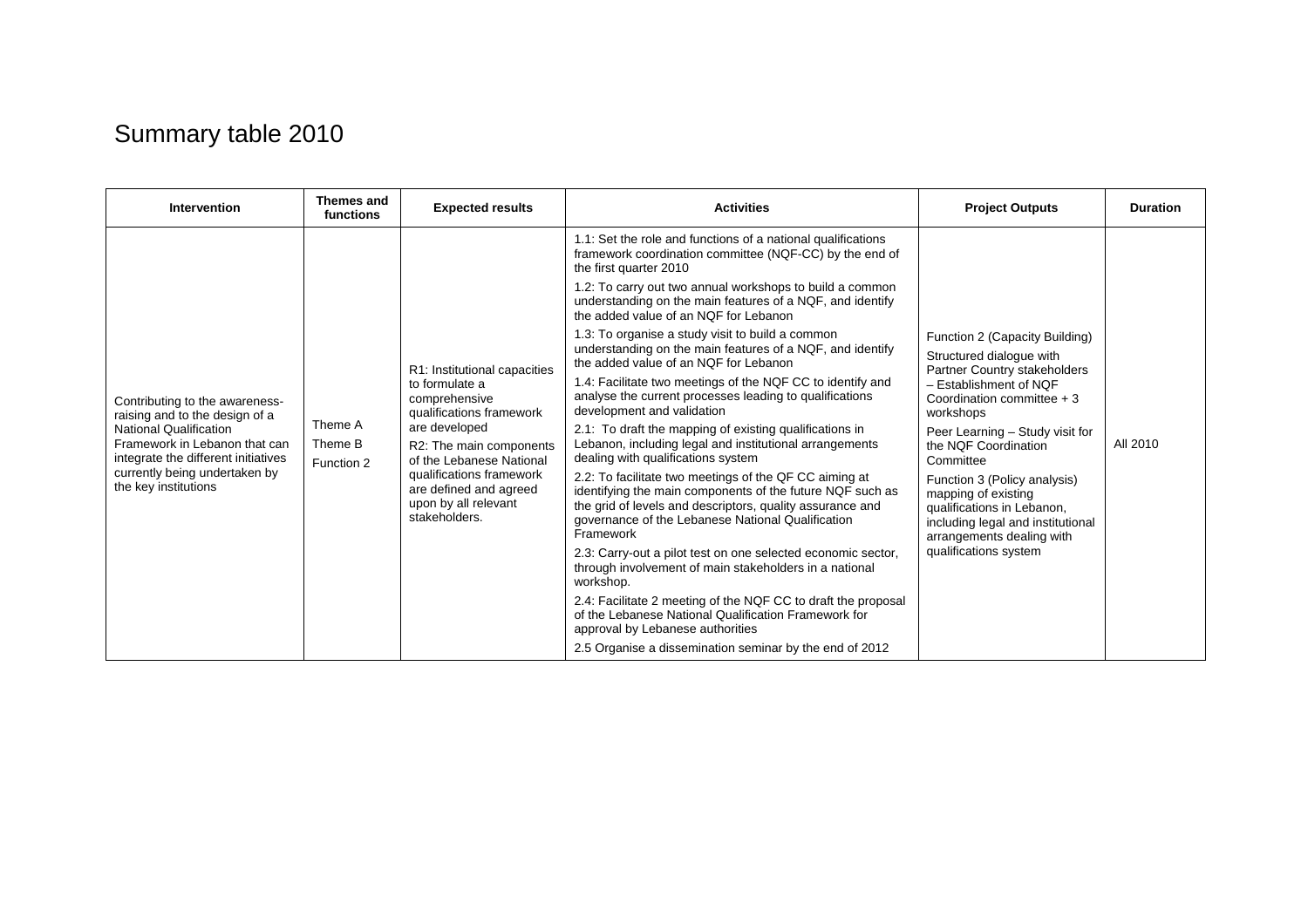| Intervention                                                                                                                                                                          | <b>Themes and</b><br>functions      | <b>Expected results</b>                                                                                                                                                                                                                                              | <b>Activities</b>                                                                                                                                                                                                                                                                                                                                                                                                                                                                                                                                                                                                                                                                                                                                                                                                                                                                                                                                                                                                                                                                                                                                                                                                                                                                                                                                                                                                                                                                                                                                                                    | <b>Project Outputs</b>                                                                                                                                                                       | <b>Duration</b> |
|---------------------------------------------------------------------------------------------------------------------------------------------------------------------------------------|-------------------------------------|----------------------------------------------------------------------------------------------------------------------------------------------------------------------------------------------------------------------------------------------------------------------|--------------------------------------------------------------------------------------------------------------------------------------------------------------------------------------------------------------------------------------------------------------------------------------------------------------------------------------------------------------------------------------------------------------------------------------------------------------------------------------------------------------------------------------------------------------------------------------------------------------------------------------------------------------------------------------------------------------------------------------------------------------------------------------------------------------------------------------------------------------------------------------------------------------------------------------------------------------------------------------------------------------------------------------------------------------------------------------------------------------------------------------------------------------------------------------------------------------------------------------------------------------------------------------------------------------------------------------------------------------------------------------------------------------------------------------------------------------------------------------------------------------------------------------------------------------------------------------|----------------------------------------------------------------------------------------------------------------------------------------------------------------------------------------------|-----------------|
| Upgrading of the existing<br>education strategy to include<br>entrepreneurship as a key<br>competence with due reference<br>to curriculum, teachers training<br>and school management | Theme C<br>Function 2               | R1 A Mid-term perspective<br>Action Plan (2013-16) for<br>the introduction of<br>entrepreneurship as a key<br>competence in the overall<br>education sector is<br>developed<br>R2: An EL pilot is<br>implemented in a selected<br>segment of the education<br>system | 1.1 Provide advice to Ministry of Education and Higher<br>Education on the composition of the working group in terms<br>of profile and expertise needed<br>1.2 Provide support to the Ministry in the definition of a clear<br>mandate for the working group<br>1.3 Organise shadow working with peer institution and study<br>visits in relevant EU/Neighbourhood countries for capacity<br>building and exchange of practices;<br>1.4 Provide expertise to increase working group general and<br>specific knowledge on entrepreneurial learning<br>1.5 Organise four technical workshops involving the working<br>group and other key stakeholders (social partners, school<br>staff, civil society and other donors active in the field etc.)<br>1.6 Support the working group to develop a project plan<br>agreed with Lebanese stakeholders for the project<br>implementation (2010-12)<br>1.7 Support the working group in elaborating the action plan<br>with the objective to introduce entrepreneurship as key<br>competence in the national education system.<br>2.1 Provide expertise to train teachers, managers of selected<br>schools and career guidance counsellors in EL<br>2.2 Organise Training workshops for teachers, managers of<br>selected schools and career guidance counsellors in EL<br>2.3 Support school staff and career guidance counsellors in<br>developing pedagogical material and tools for EL<br>2.4 Organise and support the first pilot implementation in a<br>selected school<br>2.5 Organise a dissemination conference by the end of 2012 | Function 2 (Capacity Building)<br>Peer Learning - Study Visit +<br>shadow support from EU Peer<br>(EL project)<br>Thematic group $-$<br>establishment of EL working<br>$group + 3$ workshops | All 2010        |
| Enhancing Lebanon involvement<br>in ETF regional projects<br>a) Euro-Mediterranean<br><b>Enterprises Charter:</b>                                                                     | Theme C<br>Function 1<br>Function 3 | R1 New higher education<br>entrepreneurship<br>indicators piloted at the<br>American University of<br>Beirut (AUB)                                                                                                                                                   | 1.1 Recruitment of a local expert in charge of the self-<br>assessment exercise<br>1.2 Training of the local expert through a study visit to<br><b>Belfast</b><br>1.3 Implementation of the self-assessment at AUB<br>1.4 Peer review of AUB self-Assessment from Zerban<br>University (HR)                                                                                                                                                                                                                                                                                                                                                                                                                                                                                                                                                                                                                                                                                                                                                                                                                                                                                                                                                                                                                                                                                                                                                                                                                                                                                          | See outputs identified for<br>Entrepreneurship regional<br>project                                                                                                                           | All 2010        |